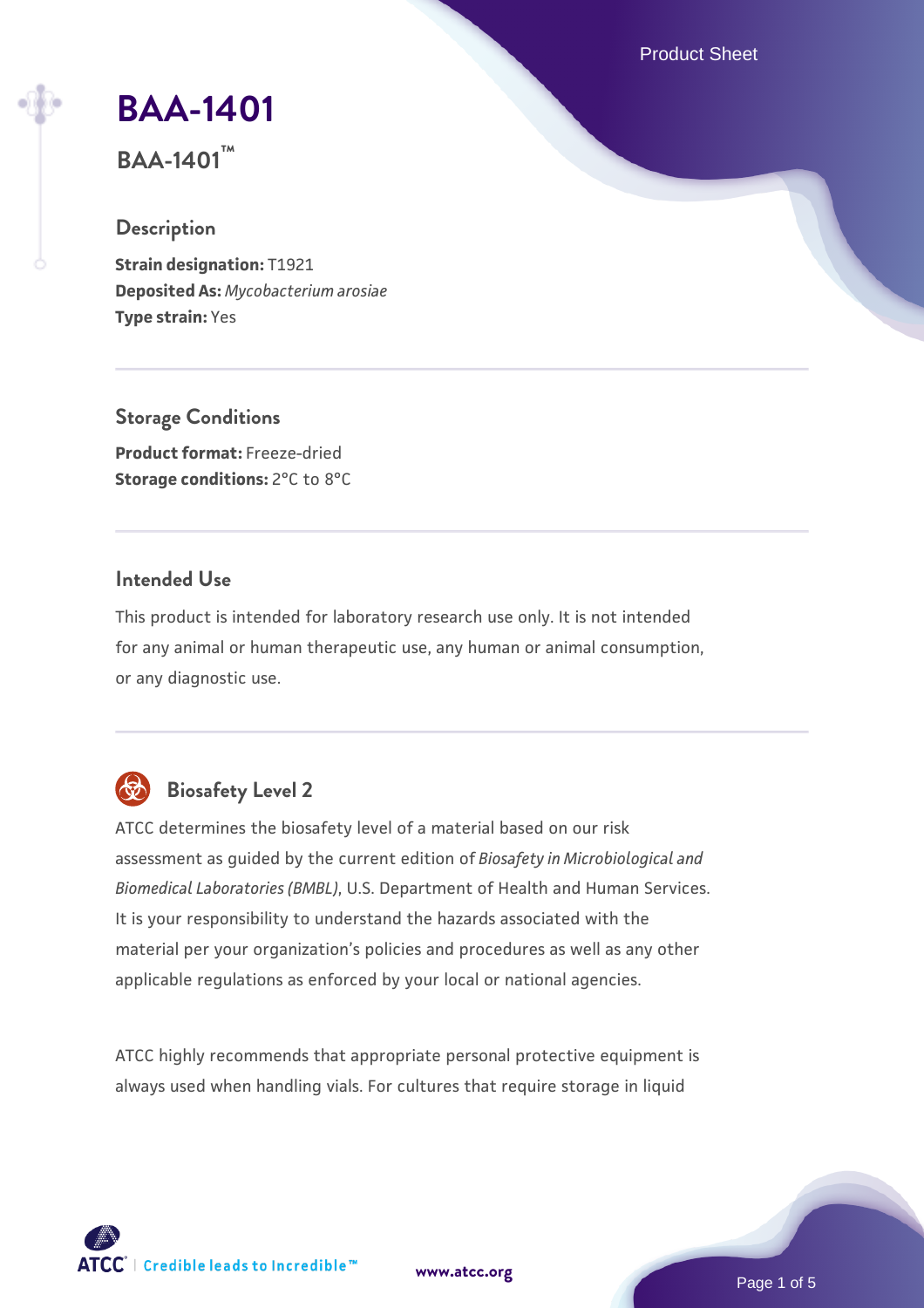nitrogen, it is important to note that some vials may leak when submersed in liquid nitrogen and will slowly fill with liquid nitrogen. Upon thawing, the conversion of the liquid nitrogen back to its gas phase may result in the vial exploding or blowing off its cap with dangerous force creating flying debris. Unless necessary, ATCC recommends that these cultures be stored in the vapor phase of liquid nitrogen rather than submersed in liquid nitrogen.

### **Certificate of Analysis**

For batch-specific test results, refer to the applicable certificate of analysis that can be found at www.atcc.org.

#### **Growth Conditions**

**Medium:**  [ATCC Medium 1395: Middlebrook 7H9 broth with ADC enrichment](https://www.atcc.org/-/media/product-assets/documents/microbial-media-formulations/1/3/9/5/atcc-medium-1395.pdf?rev=83f84c8c9e994a71a2edb0458ff02218) [ATCC Medium 0173: Middlebrook 7H10 Agar w/ OADC](https://www.atcc.org/-/media/product-assets/documents/microbial-media-formulations/0/1/7/3/atcc-medium-0173.pdf?rev=2fcd87d0ebaf471d8aa6aba3758ef39f) [ATCC Medium 90: Lowenstein Jenson medium](https://www.atcc.org/-/media/product-assets/documents/microbial-media-formulations/9/0/atcc-medium-90.pdf?rev=2af45eec61614a8e9024c1519219fe34) **Temperature:** 26-28°C **Atmosphere:** Aerobic

#### **Handling Procedures**

- 1. Open vial according to enclosed instructions or visit www.atcc.org for instructions.
- 2. Rehydrate the entire pellet with approximately 0.5 mL of #1395 broth. Aseptically transfer the entire contents to a 5-6 mL tube of #1395 broth. Additional test tubes can be inoculated by transferring 0.5 mL of the primary broth tube to these secondary tubes.

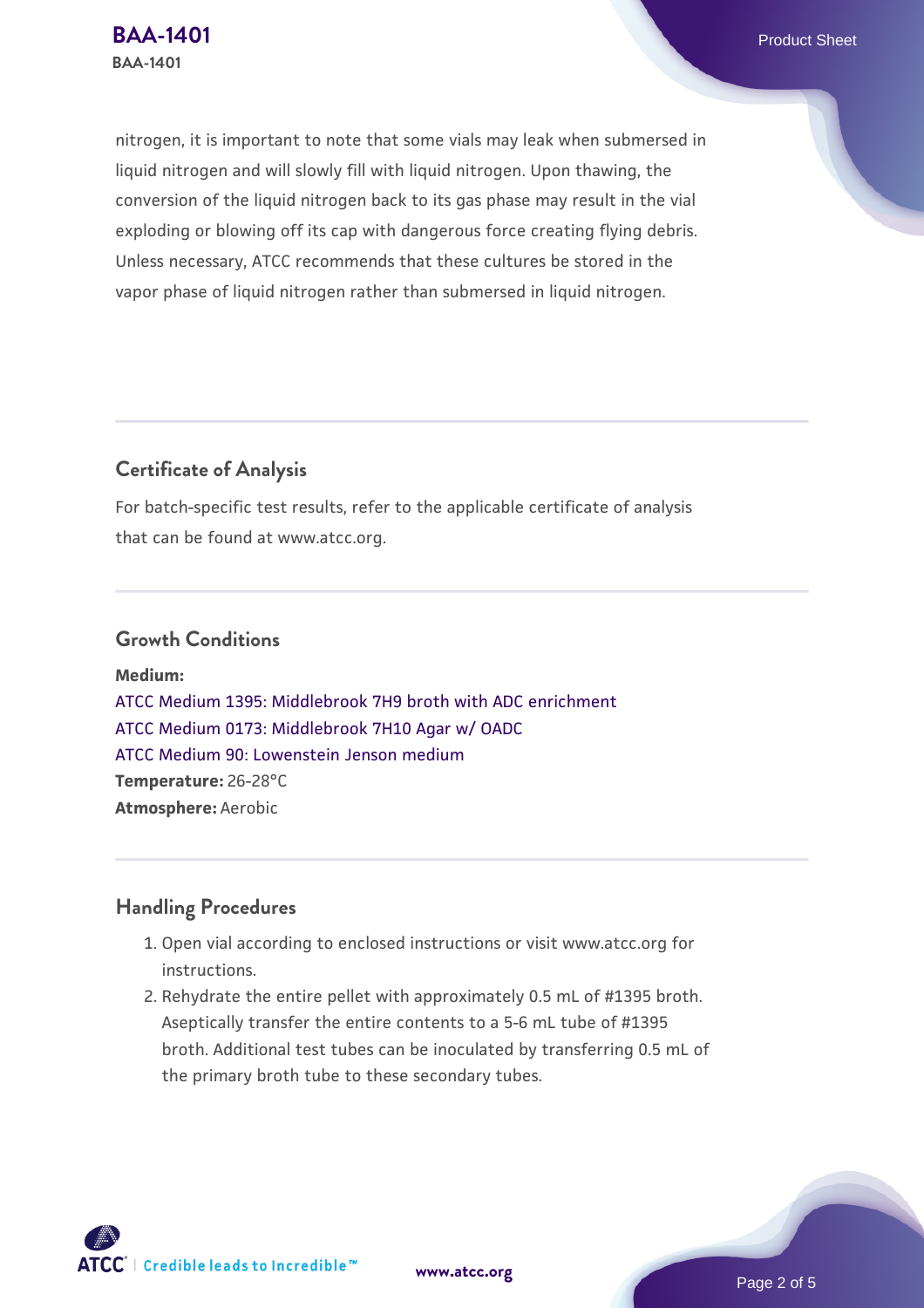- 3. Use several drops of the primary broth tube to inoculate a #173 plate  $\,$ and/or #90 agar slant.
- 4. Incubate at 26-28°C for 7-14 days.

#### **Notes**

Culture will also grow on Brain Heart Infusion (BD 241830). Does not grow well on LJ (ATCC-MD-90) slants. Additional information on this culture is available on the ATCC<sup>®</sup> web site at www.atcc.org.

#### **Material Citation**

If use of this material results in a scientific publication, please cite the material in the following manner: BAA-1401 (ATCC BAA-1401)

#### **References**

References and other information relating to this material are available at www.atcc.org.

#### **Warranty**

The product is provided 'AS IS' and the viability of ATCC® products is warranted for 30 days from the date of shipment, provided that the customer has stored and handled the product according to the information included on the product information sheet, website, and Certificate of Analysis. For living cultures, ATCC lists the media formulation and reagents that have been found to be effective for the product. While other unspecified media and reagents may also produce satisfactory results, a

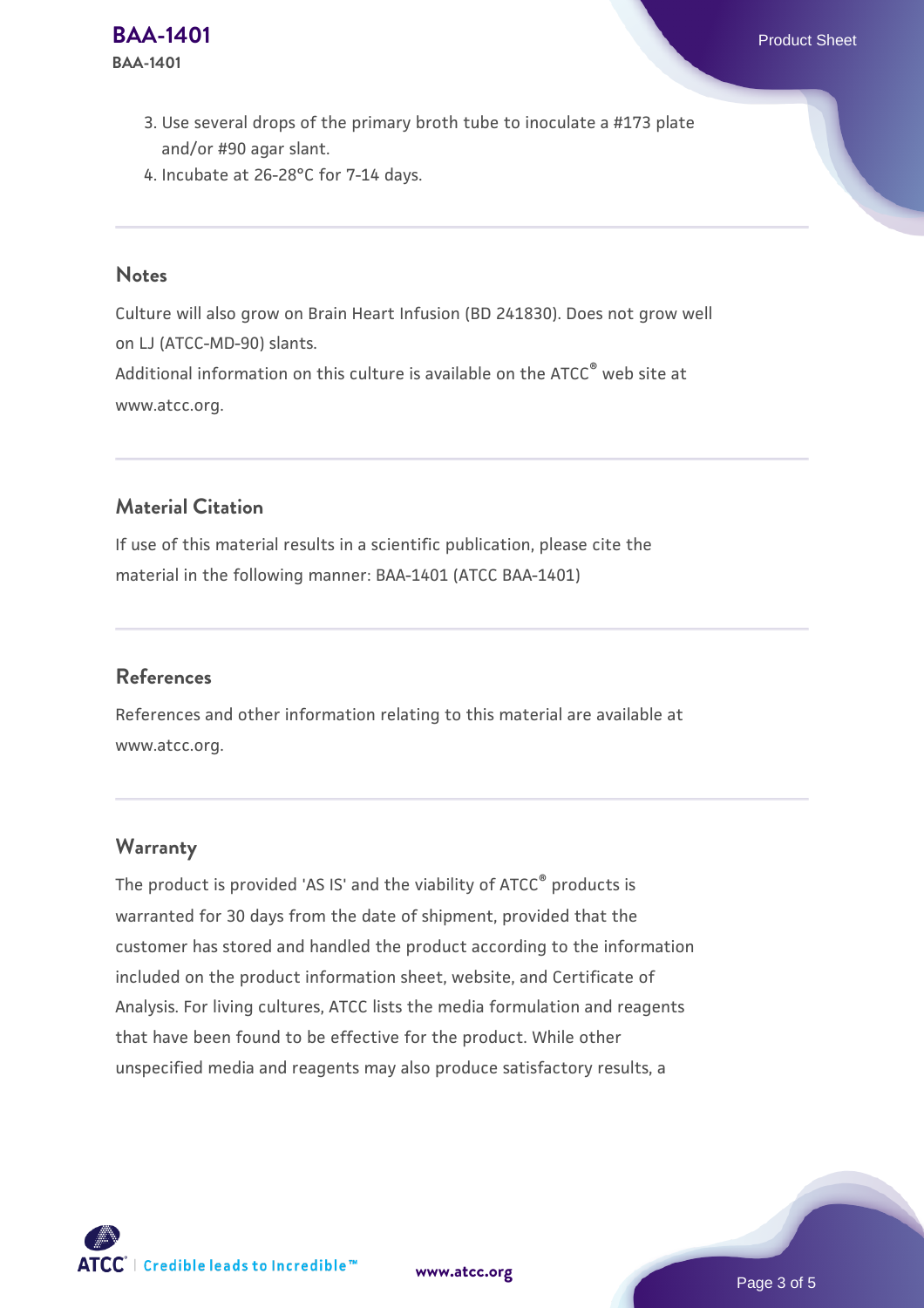change in the ATCC and/or depositor-recommended protocols may affect the recovery, growth, and/or function of the product. If an alternative medium formulation or reagent is used, the ATCC warranty for viability is no longer valid. Except as expressly set forth herein, no other warranties of any kind are provided, express or implied, including, but not limited to, any implied warranties of merchantability, fitness for a particular purpose, manufacture according to cGMP standards, typicality, safety, accuracy, and/or noninfringement.

#### **Disclaimers**

This product is intended for laboratory research use only. It is not intended for any animal or human therapeutic use, any human or animal consumption, or any diagnostic use. Any proposed commercial use is prohibited without a license from ATCC.

While ATCC uses reasonable efforts to include accurate and up-to-date information on this product sheet, ATCC makes no warranties or representations as to its accuracy. Citations from scientific literature and patents are provided for informational purposes only. ATCC does not warrant that such information has been confirmed to be accurate or complete and the customer bears the sole responsibility of confirming the accuracy and completeness of any such information.

This product is sent on the condition that the customer is responsible for and assumes all risk and responsibility in connection with the receipt, handling, storage, disposal, and use of the ATCC product including without limitation taking all appropriate safety and handling precautions to minimize health or environmental risk. As a condition of receiving the material, the customer agrees that any activity undertaken with the ATCC product and any progeny or modifications will be conducted in compliance with all applicable laws, regulations, and guidelines. This product is provided 'AS IS' with no representations or warranties whatsoever except as expressly set forth herein and in no event shall ATCC, its parents, subsidiaries, directors, officers, agents, employees, assigns, successors, and affiliates be liable for indirect,